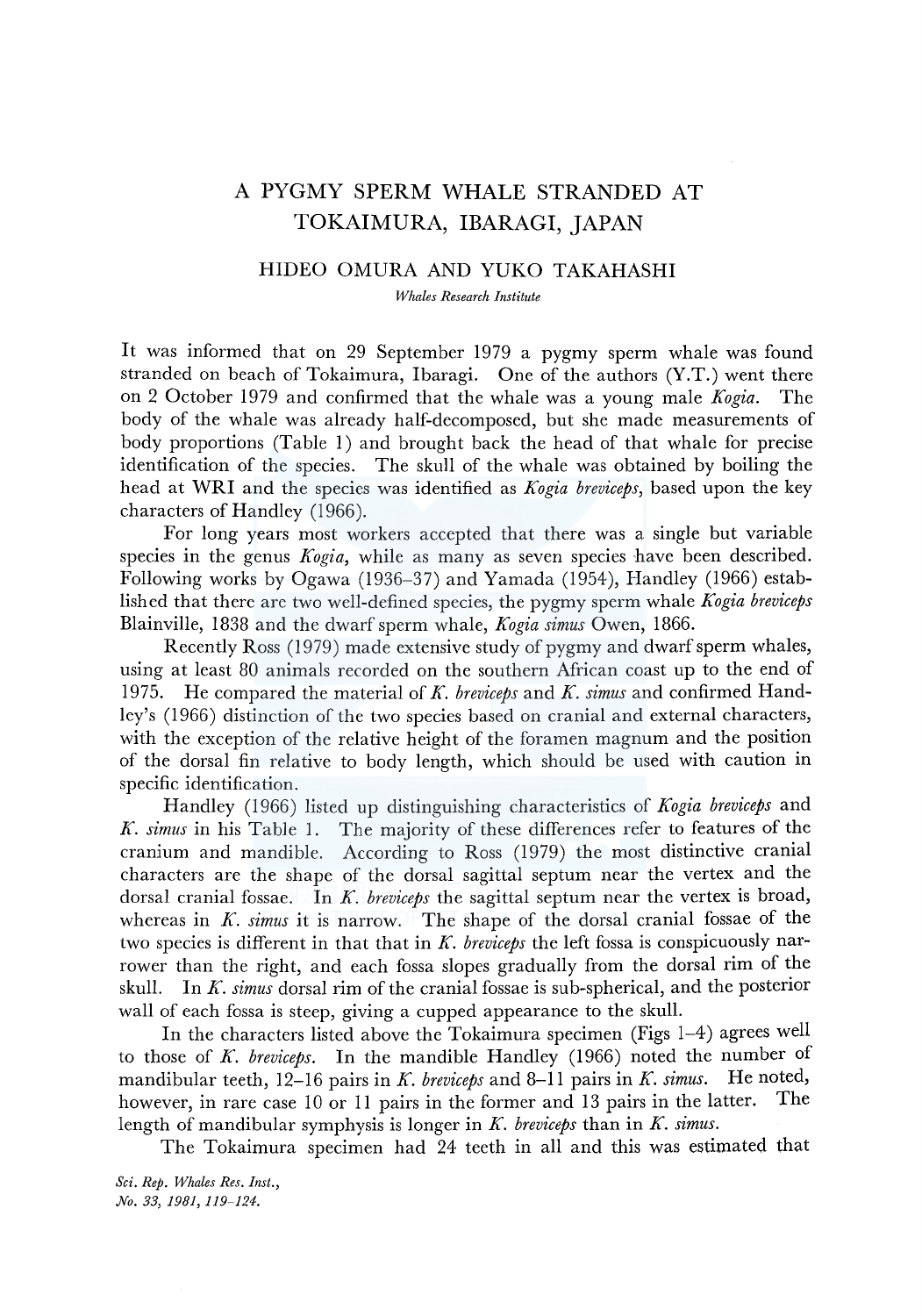

Fig. 1. The skull of the Tokaimura specimen of Kogia breviceps. Dorsal view. Fig. 2. The same skull. Ventral View. Fig. 3. The same skull. Posterior view. Fig. 4. The same skull. Lateral view.

originally it had 13 pairs and 2 were missed, judged from the shape of the teeth. One is very small and curved greatly (straight length 9 mm). This agrees with the character of K. breviceps. The mandibles of the Tokaimura specimen were broken into small pieces and we can not measure the length of the symphysis. No maxillary tooth was found.

Measurements of the skull of the Tokaimura specimen are shown in Table 2. In this table the measurement numbers are the same to those used by Ross (1979). As seen in this table 20 mm was added for breakage. This figure was carefully decided, but in any case this is an estimate. The result was compared with Table 26 of Ross (1979) and found no special feature. Most of them are within the ranges of his value. Measurements no. 3 (Rostrum, basal width) and no. 12 (Height of ventral border of foramen magnum) are outside his ranges, but very

> Sci. Rep. Whales Res. Inst., No. 33, 1981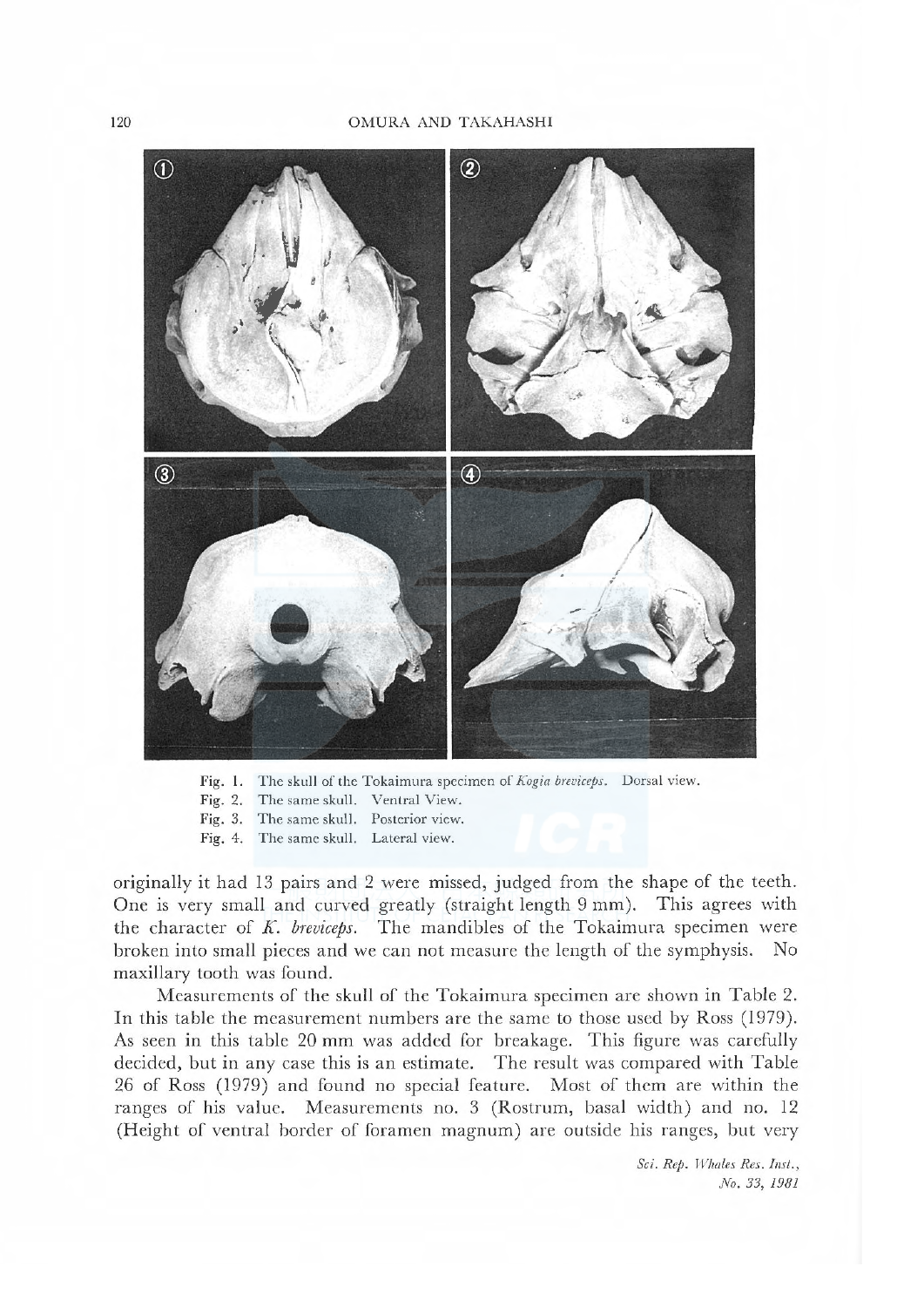# PYGMY SPERM WHALE 121

### TABLE 1. BODY PROPORTION OF THE TOKAIMURA SPECIMEN OF *KOGIA BREVICEPS*

|     | Measurements                                              | in mm | $%$ of<br>Total length |
|-----|-----------------------------------------------------------|-------|------------------------|
| 1.  | Tip of snout to notch of flukes (Total length)            | 2,480 | 100                    |
| 2.  | Tip of snout to center of eye                             | 270   | 10.9                   |
| 3.  | Tip of snout to blowhole                                  | 240   | 9.7                    |
| 4.  | Tip of snout to ant. insertion of flipper                 | 430   | 17.3                   |
| 5.  | Tip of snout to ant. insertion of dorsal fin              | 1,370 | 55.2                   |
| 6.  | Tip of snout to tip of dorsal fin                         | 1,515 | 61.1                   |
| 7.  | Length of gape                                            | 66    | 2.7                    |
| 8.  | Length of blowhole                                        | 40    | 1.6                    |
| 9.  | Length of eye                                             | 42    | 1.7                    |
| 10. | Notch of flukes to umbilicus                              | 1,570 | 63.3                   |
| 11. | Notch of flukes to genital slit (male)                    | 1,455 | 58.7                   |
| 12. | Notch of flukes to anus                                   | 685   | 27.6                   |
| 13. | Girth on transverse plane at ant. insertion of dorsal fln | 1,960 | 79.0                   |
| 14. | Girth on transverse plane at anus                         | 980   | 39.5                   |
| 15. | Length flipper, ant. insertion to tip                     | 325   | 13.1                   |
| 16. | Length flipper, axilla to tip                             | 260   | 10.5                   |
| 17. | Height, dorsal fin                                        | 83    | 3.3                    |
| 18. | Length, dorsal fin                                        | 165   | 6.7                    |
| 19. | Width of flukes, tip to tip                               | 580   | 23.4                   |
| 20. | Anterior border of flukes to notch                        | 170   | 6.9                    |
|     | 21. Anterior border of flukes to tip                      | 400   | 16.1                   |

# TABLE 2. CRANIAL MEASUREMENTS OF THE TOKAIMURA SPECIMEN OF *KOGIA BREVICEPS*

|     | Measurements                                                                               | in mm | $%$ of<br>Total length |
|-----|--------------------------------------------------------------------------------------------|-------|------------------------|
| ı.  | Total (condylobasal) length*                                                               | 337   | 100                    |
| 2.  | Rostrum, length**                                                                          | 126   | 37.4                   |
| 3.  | Rostrum basal width**                                                                      | 158   | 46.9                   |
| 4.  | Rostrum, width at its middle**                                                             | 113   | 33.5                   |
| 5.  | Breadth across pre-orbital angles of supra-orbital processes                               | 277   | 82.2                   |
| 6.  | Breadth across post-orbital processes                                                      | 288   | 85.5                   |
| 7.  | Zygomatic width                                                                            | 278   | 82.5                   |
| 8.  | Height to vertex                                                                           | 217   | 64.4                   |
| 9.  | Width of vertex                                                                            | 25    | 7.4                    |
| 10. | Width of supra-occipital at narrowest part between posterior<br>margins of temporal fossae | 197   | 58.5                   |
| 11. | Tip rostrum-left naris                                                                     | 163   | 48.4                   |
| 12. | Height of ventral border of foramen magnum                                                 | 75    | 22.3                   |
| 13. | Length maxillary toothgroove-right                                                         | $64+$ |                        |
| 14. | Length maxillary toothgroove-left                                                          | $52+$ |                        |
| 15. | Width outer margins occipital condyles                                                     | 78    | 23.1                   |
| 16. | Tip rostrum-hind margin pterygoids                                                         | 181   | 53.7                   |
| 24. | Height dorsal border of foramen magnum to vertex                                           | 105   | 31.2                   |
|     | * 20 mm added for breakage.                                                                |       |                        |

\*\* Measured ventrally.

*Sci. Rep. Whales Res. Inst., No. 33, 1981*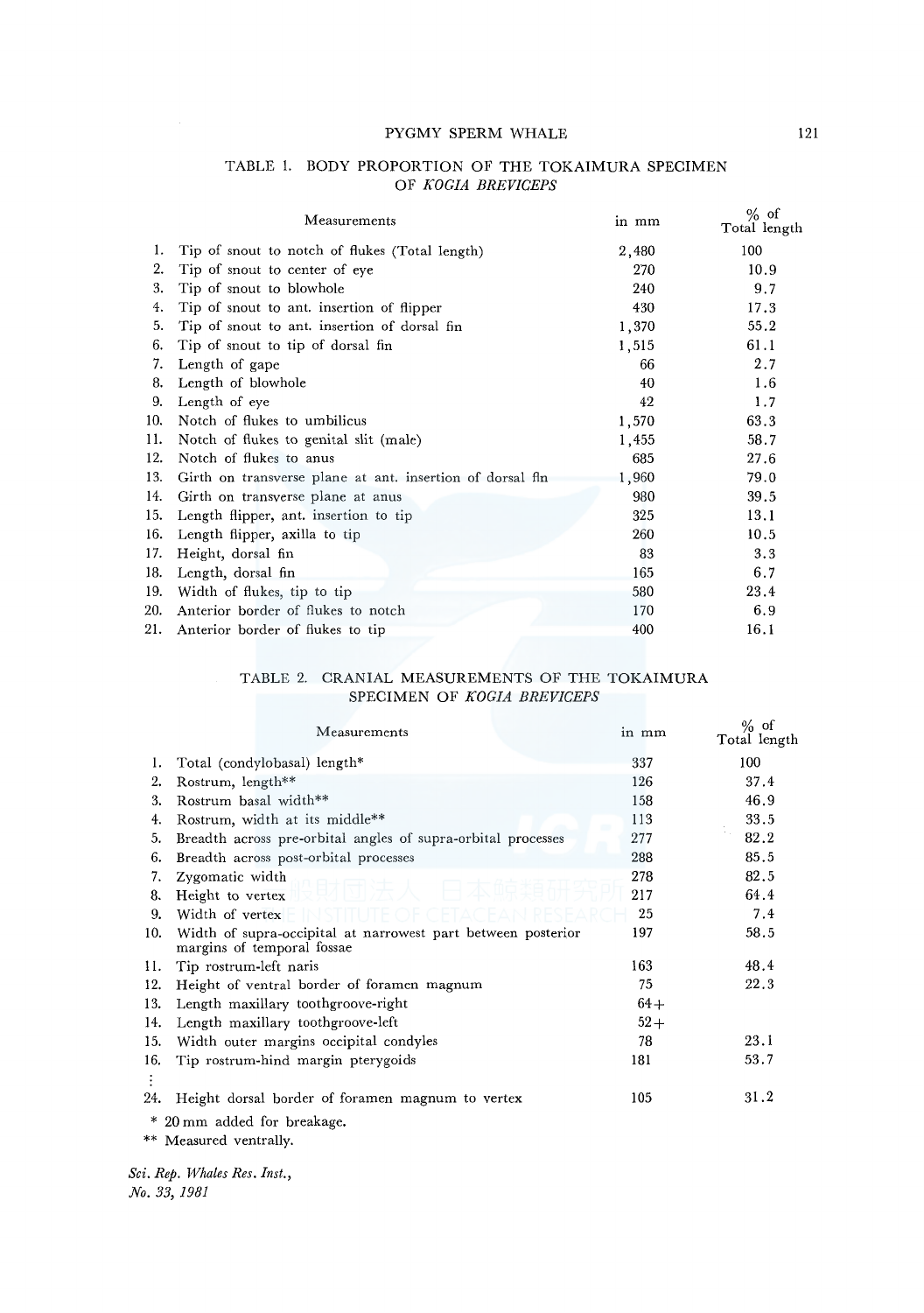close to his upper ranges.

The cranial measurements of *Kogia,* however, subject to wide ranges of individual variation, judged from figures in Tables 26 and 27 of Ross (1979), and it seems very difficult to separate both species from cranial measurements alone. In some cases, however, condylobasal length of the skull may useful. Handley (1966) gives condylobasal length of adult specimens of *K. breviceps* and *K. simus* as 391- 469 mm and 262-302 mm respectively. The condylobasal length of the Tokaimura specimen was estimated 337 mm as shown in Table 2. This length is much larger than those of *K. simus,* but still this whale was judged to be immature and bones of skull are fused loosely. The largest tooth measures 19 mm in length and pulp cavity is not closed. In *K. breviceps,* however, the pulp cavity appears to remain open at the base of tooth throughout life (Ross, 1979).

Body proportion or external measurements of the Tokaimura specimen of *K. breviceps* ·(Table l) are compared to Table 3 of Ross ( 1979) and found slight differences between those, but we can not conclude anything at this moment and further collection of material is needed. According to Table 3 of Ross (1979) no distinct difference was observed between *K. breviceps* and *K. simus,* excepting the height of dorsal fin. This value is 2.3–4.7% of total body length in *K. breviceps* (12 specimens) and 5.4-10.0% in *K. simus* (19 specimens), the latter species having quite taller dorsal fin than the former. This height of dorsal fin of the Tokaimura specimen is 3.3% of the body length and this value is within the ranges of those of *K. breviceps* (Table 1 ).

Yamada (1954) gives measurements of body proportions of his specimen nos 3, 4, 5 and 6. Among them total length was not measured in nos 5 and 6. We calculated, therefore, percentage figures of the height of the dorsal fin against total body length for his specimen nos 3 and 4, and got the value of 6.7 and 5.9% respectively. These are all within the ranges for *K. simus.* 

Further he presents cranial photographs of the specimen nos 1, 2, 4, 5 and 6. Judged from these photographs we assumed that his no. 4 specimen is *K. simus,* being the sagittal septum near the vertex is very narrow and the cranial fossae giving a cupped appearance of the skull.

In this way we can further assume that his specimen no. 1 is probably  $K$ . *simus* and nos 2, 5 and 6 to be *K. breviceps.* This can be checked by the length of mandibular symphysis. According to Ross (1979) this length is  $13.7-26.3\%$  of the skull length in *K. breviceps,* whereas the corresponding figures in *K. simus* is 11.1- 15.8%. We calculated this value for nos 1, 2, 4, 5 and 6 from his Table 3. These are  $12.3$ ,  $15.2$ ,  $11.1$ ,  $15.8$  and  $15.2\%$  of their skull length respectively. Our conclusion is, therefore, Yamada's specimen nos 1, 3 and 4 are probably assigned to *K. simus* and nos 2, 5 and 6 to *K. breviceps.* 

From the coast of Japan *Kogia* was first reported by Van Beneden and Gervais (1868-1879). The species of this *Kogia* (du Japan) is judged to be *K. breviceps*  from drawings shown in PL. LXI of their report. The left dorsal cranial fossa is much narrower than the right and the posterior wall of each fossa seems to slope gradually from the dorsal rim of the skull. The condylobasal length of the skull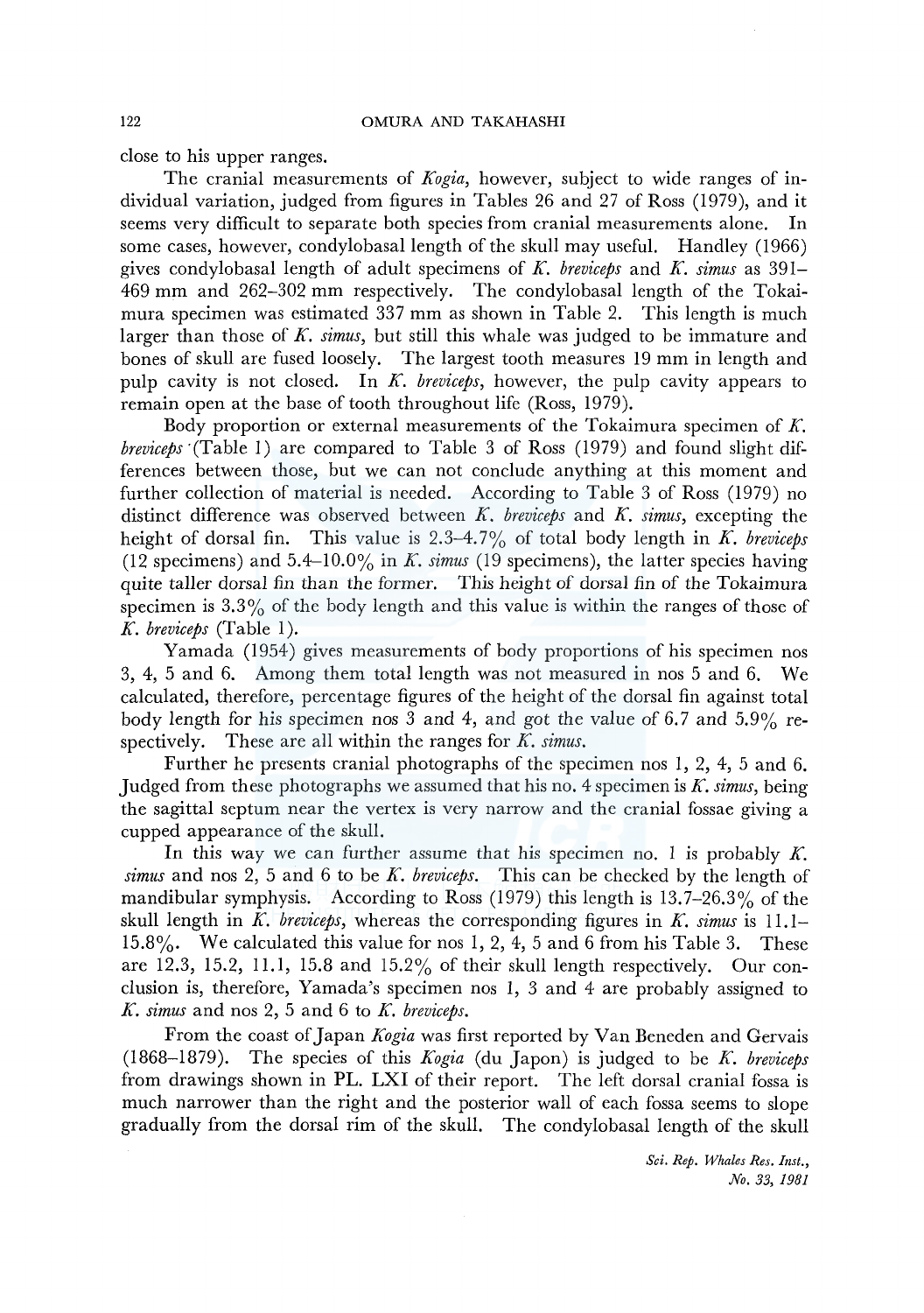#### PYGMY SPERM WHALE 123

is estimated to be 342 mm (measured length from the drawing was multiplied by 3). Width of the vertex was estimated as wide as  $18 \text{ mm}$  and this is  $5.3\%$  of the total length. This value is smaller than that of the Tokaimura specimen (Table 2), but still within the ranges of values given by Ross (1979), or 5.0-11.9% in 22 specimens. Further right mandible has 13 teeth and no maxillary tooth present.

Honda (1928) reported a *Kogia* was stranded on the coast of Tsudanuma, Chiba, on I October 1927. This whale had 13 pairs of teeth on mandibles. No maxillary tooth present. Sex was determined as male and he gives general description, external as well as internal, of the whale body. He collected skull and other bones of this whale. The skull was studied later by Ogawa (1936-37) and it is possible that the species is *K. breviceps.* 

Hirasaka (1936) reported stranding of a *Cogia (Kogia) breviceps* at Ishigakijima, Okinawa, on 8 March 1935. He gives a photograph of this whale and reports that the body length was said as  $8 \text{ shaku } (2.4 \text{ m})$ , and no further information available. From the photograph shown in his paper it is true that the animal belongs to the genus *Kogia,* but the species can not be identified from this photograph alone.

Hirasaka (1937), however, obtained skull and post-cranial bones of this whale later and identified the species as *Kogia breviceps.* According to him, however, he perceived several characters similar to those of the *simus-type* but there are some others that contradict them, showing the general characteristics of the *breviceps.* His opinion was that the younger individual with a skull of under 300 mm (skull length of his speciemen is 290.5 mm) gradually change to a general type (of *breviceps)* after accomplishing a certain period of growth.

He gives, however, photographs of the skull of his *Kogia.* Judged from these photographs we consider this whale would be a *Kogia simus.* The dorsal rim of the cranial fossae is sub-spherical and the posterior wall of each fossa seems steep, giving a cupped appearance. The dorsal sagittal septum near the vertex is not broad. The number of alveoli in each mandible is 9 and the length of symphysis is 14.8% of the skull length.

Ogawa (1936-1937) studied five skulls and other bones, including those obtained by Honda (1928). He recognized both *K. breviceps* and *K. simus* occur on the coast of Japan. He thought that his specimen nos 2, 3 and 4 whales are K. *breviceps* and nos I and 5 whales are *K. simus.* These are supported by his description and photographs in his paper. He was also of opinion that the *Kogia* (du Japan) reported by Van Beneden and Gervais (1868-1879) should be assigned to *K. breviceps.* 

Yamada (1954) studied six specimens of *Kogia* taken at Taiji, Wakayama and measured external as well as cranial proportions. His specimens are smaller in length in general and the condylobasal length ranged 276-302 mm. The highest number of teeth on one mandible is eleven and others are 8-10. Maxillary tooth is common in all specimens. His report was preliminary and no definite conclusion was stated as to the distinction between *K. breviceps* and *K. simus.* He stressed, however, a strong opposition against the dominant opinion of recent (then) time

*Sci. Rep. Whales Res. Inst., No. 33, 1981*